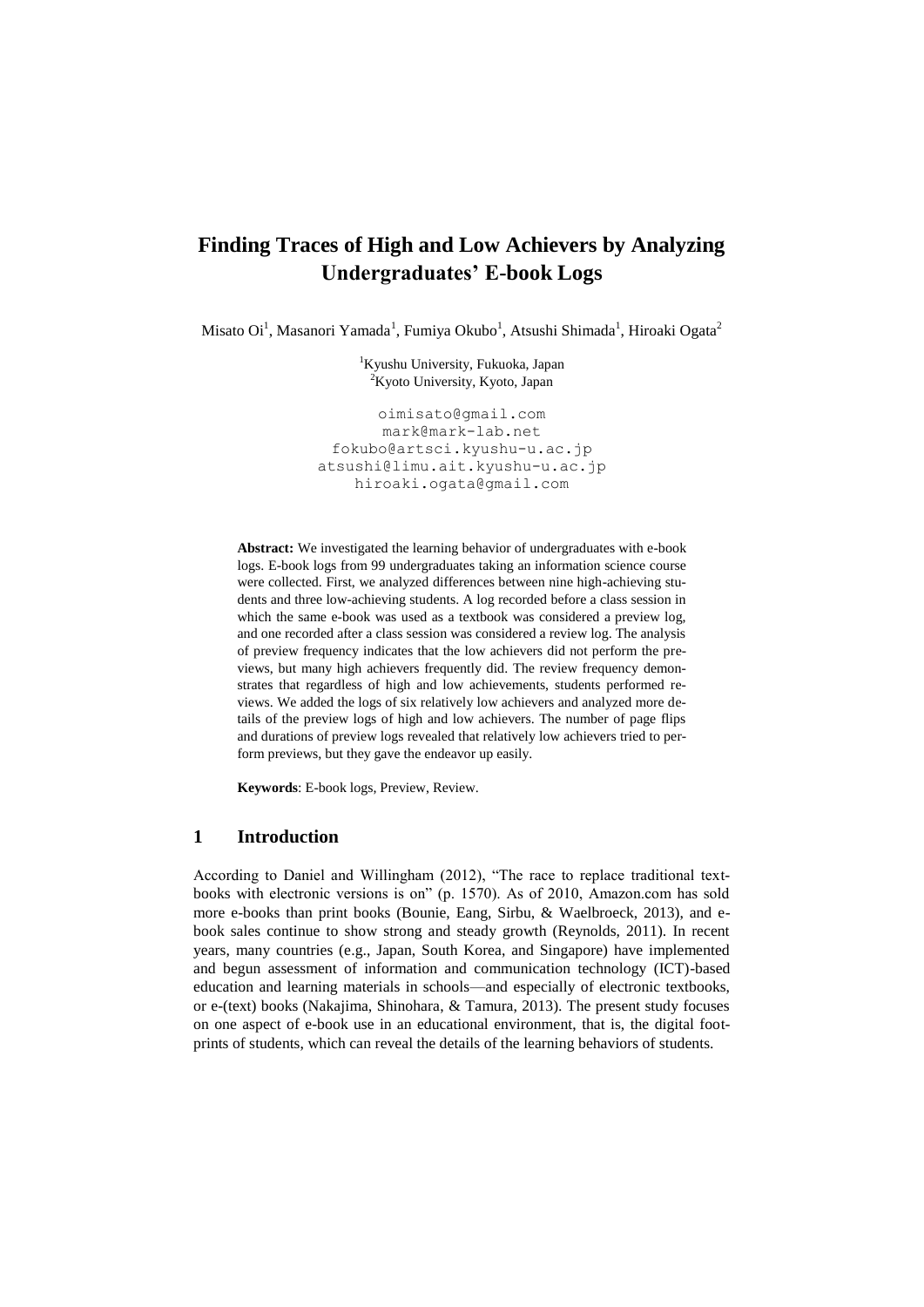To improve teaching and learning, Kyushu University introduced a single platform learning system (Mitsuba, or M2B) that was based on a common learning management system (Moodle), an e-portfolio system (Mahara), and an e-book system (Book-Looper). BookLooper allows students to browse e-book materials not only in classrooms but also across time and locations. By the end of 2015, approximately 5,320,000 logs were collected from approximately 20,000 students from various academic courses (e.g., Information Science, Earth and Planetary Science, and History) with the cooperation of approximately 10,000 teachers and other staff members of the university. We utilize this educational big data in our research including analysis of browsing patterns against quiz scores (e.g., Shimada, Okubo, & Ogata, 2016), investigation of effective learning behavior (e.g., Oi, Okubo, Shimada, Yin, & Ogata, 2015; Oi, Yamada, Okubo, Shimada, & Ogata, 2017; Yamada, Yin, Shimada, Kojima, Okubo, & Ogata, 2015), and predictive modeling (e.g., Okubo, Shimada, Yin, & Ogata, 2015).

To ensure effective learning, it is important to cover the same content before and after learning it in a class session (see the review in Shinogaya, 2012). Hereafter, we refer to learning before a class session as a "preview" and learning after the session as a "review." In order to investigate learning behaviors and achievements of students, most previous studies used subjective measures such as questionnaire responses (e.g., Ihmeideh, 2014; Shinogaya, 2014; Woody, Daniel, & Baker, 2010). However, from these questionnaires, it is difficult to learn the details of students' learning behavior. To address this issue, we analyzed e-book logs, which reveals students' behavior in and out classrooms objectively (Oi et al., 2015; 2017). The logs of e-books were obtained from undergraduate students who attended "Information Science" course. Ebook logs were categorized as follows: if a log was recorded before a class session in which the same e-book was used as a textbook, it was a preview log, and if after, a review log. The main findings can be summarized as follows: (1) students who obtained consistently good achievement more frequently switched between different ebooks and different pages within e-books than low achievers, but (2) this difference was found only for preview logs, not review logs. These results suggested the general tendencies of high and low achievers; however, the details of their behavior are still unclear.

The present study tries to shed light on this problem. We selected high- and lowachiever students who attended Information Science course and analyzed details of their e-book logs. Furthermore, we examined whether students' fundamental knowledge of contents of the course affected their learning behavior. Before beginning the course, if a student already has fundamental knowledge of the contents of the course, it may help his/her learning by acting like an advance organizer (Ausubel, 1960). To examine this issue, we introduced a basement test that assessed the fundamental knowledge of students before the course starts. note that the first paragraph of a section or subsection is not indented. The first paragraphs that follows a table, figure, equation etc. does not have an indent, either.

2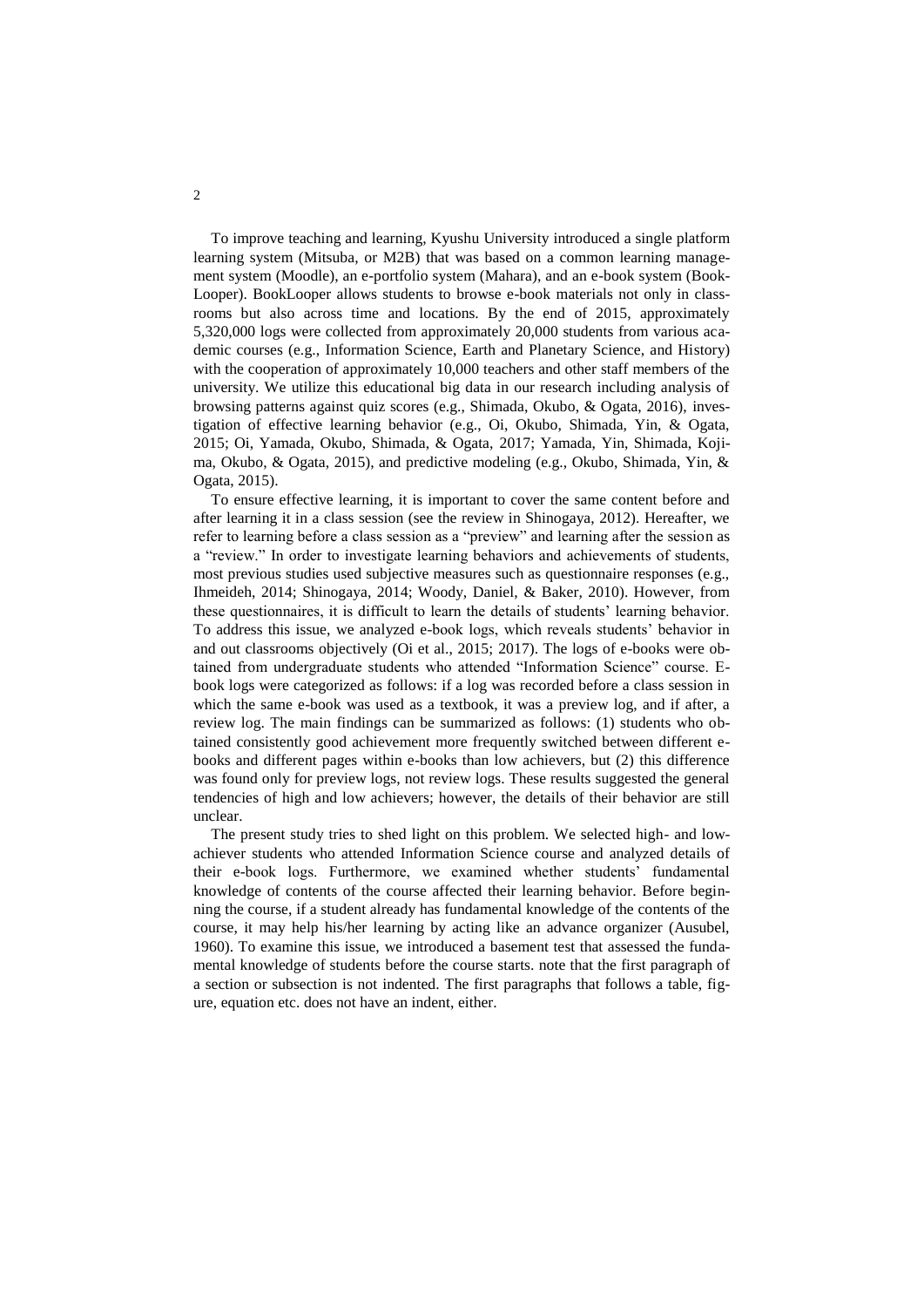#### **2 Methods**

We analyzed logs from Information Science course (from 2016.04.12 to 2016.07.26). The objective of the course was to understand the fundamentals of ICT. One hundred and ten students participated in this course. The number of sessions in the course was 14. For assessment of students' fundamental knowledge of ICT, before beginning the first lecture, the students took a basement test that consisted of some questions from the Information Technology Engineers Examination $1^1$ . Figure 1A shows the distribution of the scores and its quartile of the basement test. Students also took a midterm and end-term examination during the 8th and 14th sessions, respectively.

After all of the sessions in the course, students were given their final score, which was converted into a grade (i.e., A: 90–100, B: 80–89, C: 70–79, D: 60–69, and F: less than 60). The final scores were calculated for each student from his/her mid-term examination score (30%), end-term examination score (30%), short report (10%), and attendance (20%). Figure 1B shows the distribution of the final score and the grade.

For analyses, we excluded logs from students who did not take the basement test (n  $= 4$ ), the mid-term examination (n = 4), or the end-term examination (n = 2), and who did not submit any short reports and took grade "F"  $(n = 1)$ . We considered the score of the basement test to represent the amount of students' fundamental knowledge of ICT (i.e., the contents of the course). To categorize students who had much knowledge or less knowledge, the students were divided into four groups according to the quartile of the scores of the basement test.



Fig. 1. Distribution of scores and the quartiles of (A) the basement test and (B) the final score

### **3 Results and Discussion**

 $\overline{a}$ 

Table 1 breaks down the number of the students according to a combination of the quartile of the basement test and the grade. We focused on four groups: two high-

<sup>1</sup> See website for details of the examination. https://www.jitec.ipa.go.jp/index-e.html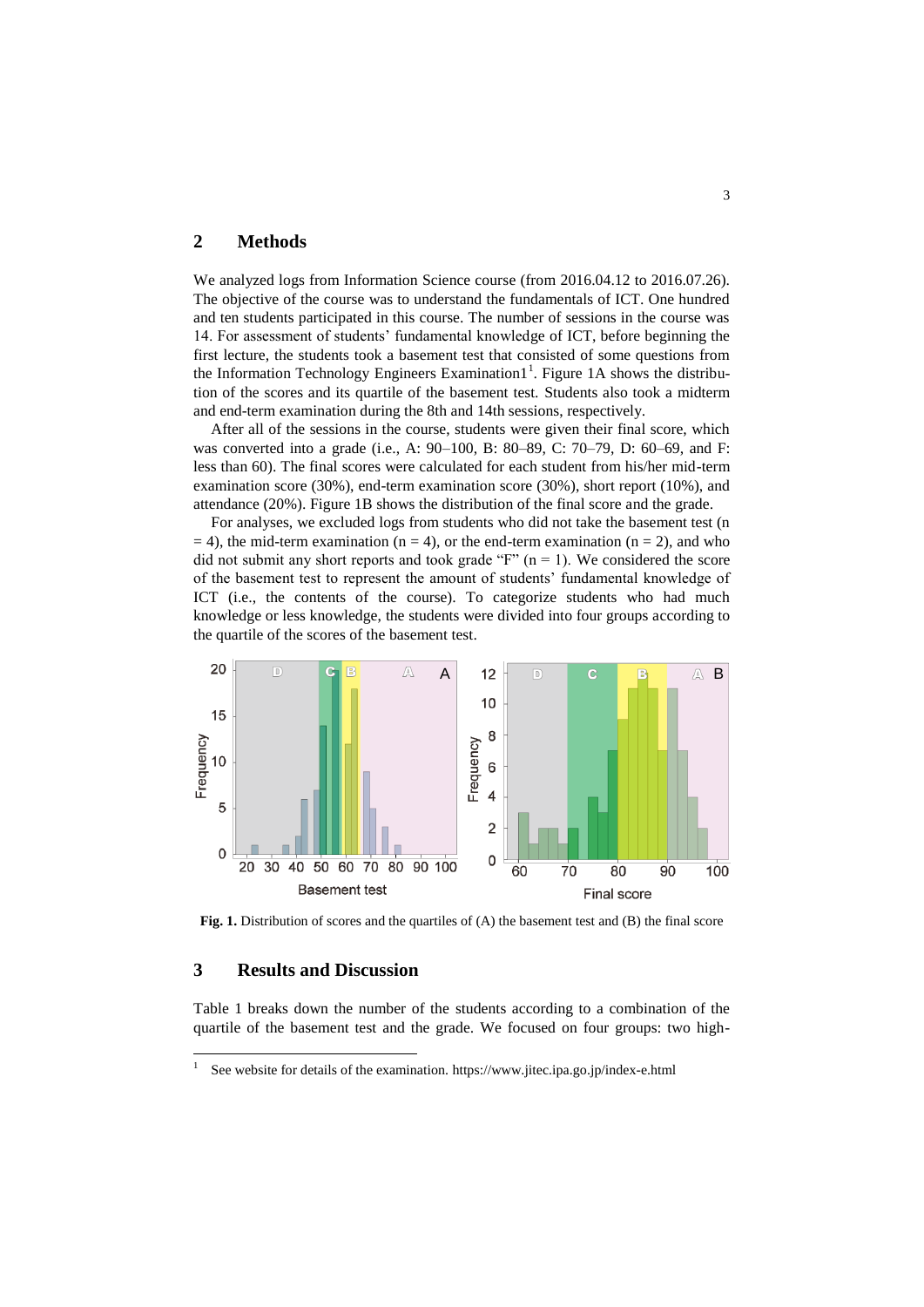achieving groups and two low-achieving groups. The first group consisted of students who maintained high scores (A and A). They had fundamental knowledge before the beginning of the course and took the first grade when the course ended. The second group consisted of students who did not have knowledge at the beginning but took the first grade when the course ended (D and A). The third group consisted of students who took the worst grade despite having fundamental knowledge (A and D). The fourth group of students who did not have fundamental knowledge took the worst grade (D and D).

| Basement ex- | Final grade |  |  |  |
|--------------|-------------|--|--|--|
| am           |             |  |  |  |
|              |             |  |  |  |
|              |             |  |  |  |
|              |             |  |  |  |
|              |             |  |  |  |

**Table 1.** Proportion of the quartile of the basement test and the grade.

Based on our previous studies (Oi et al., 2015; 2017), we categorized the previews and reviews in e-book logs. First, we summarized whether students performed a preview and/or review for each session. Regardless of the number of preview or review for a session, we simply counted the frequencies of preview and review as performed or not for each session.

Figure 2 shows the frequencies of the (A) previews and (B) reviews of the four groups. One remarkable feature of the preview patterns is that none of the students in the low-achieving (AD and DD) groups performed previews. In contrast, three of the five students in the AA group performed previews for more than half (i.e., six) of the sessions, but one student did not perform previews. This student probably had enough knowledge and could understand the sessions without preview. The difference between AA and DA groups is not very salient, but only the students in AA group performed previews for more than half of the sessions. This may reflect the other aspect of the fundamental knowledge of the AA group that is it might help them to understand the contents of the e-book before they were taught the contents in the class session, so they more frequently and easily performed previews than the students in DA group did. For reviews, all of the students in the high-achieving (AA and DA) groups performed them for all of the sessions. Unlike in the case of the previews, the students in the low-achieving groups performed reviews.

None of the low-achieving students performed previews. However, the number of students was only three. To further investigate the learning behavior of the low achievers, we added DC students and CD students to our analyses. Figure 3 shows the frequencies of the (A) previews and (B) reviews of CD and DC groups. Three of six students performed previews only once or not at all. However, the remaining three performed previews for half or more of the sessions. These results indicate that these three students paid attention in the sessions, but their previews did not work well. For reviews, all of the students in CD and DC groups performed them for more than half of the sessions.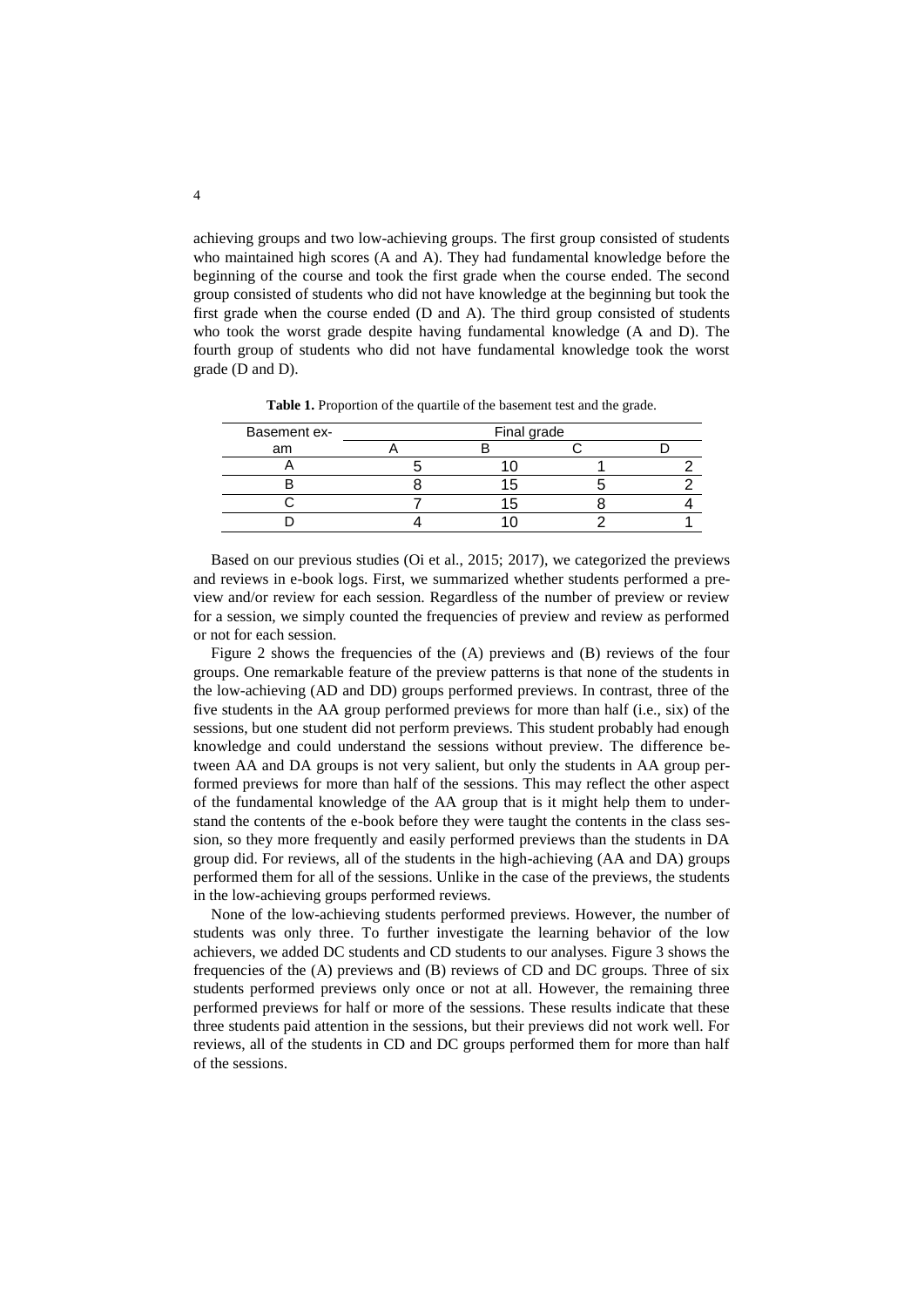



Fig. 2. Frequencies of (A) preview and (B) review of four groups.

To investigate more details of the learning behavior of the high and low achievers, we further analyzed preview logs, because the differences between the high and low achievers were more prominent in the previews than in the reviews, as previous studies have indicated (Oi et al., 2015; 2017). We selected logs of three students in the AA group who performed previews for more than half of the sessions as high achievers, and three students in CD and DD groups who performed previews relatively frequently as low achievers. According to our previous studies, "one" preview was defined as follows. When students opened an e-book, a preview started, and when the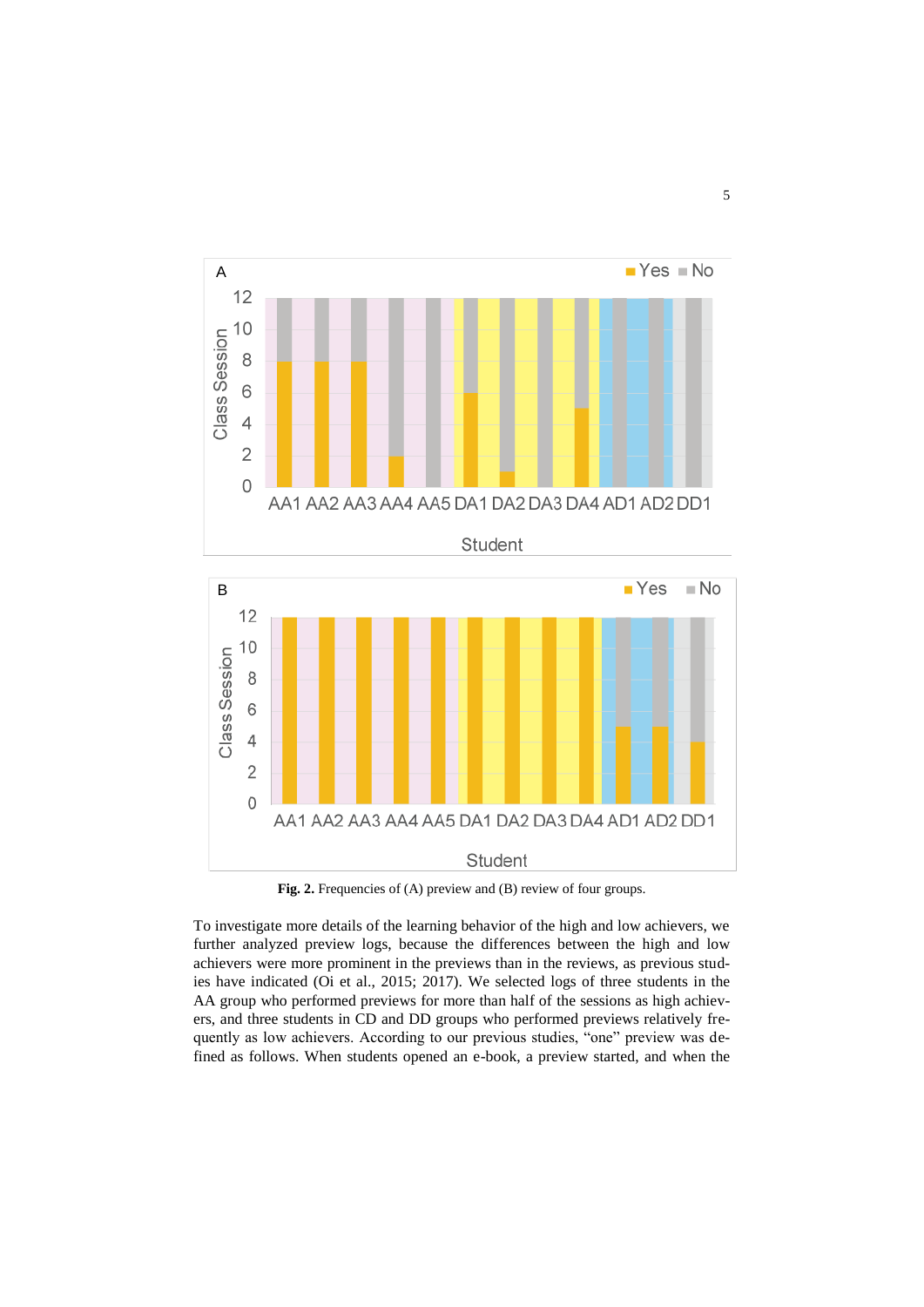student changed to another e-book, or when an interval between two logs passed for more than one hour, a preview ended. Then, we calculated the duration (s) and number of page flips for each preview. Figure 4 shows the number of page flips and duration of each preview.



Fig. 3. Frequencies of (A) preview and (B) review of CD and DC groups.

In Figure 4, each bar and each dot indicates each preview. For example, student CD3 in the low-achieving group performed previews six times (Figure 4B). The results show that even though the low achievers performed previews, both their duration and page flips were almost 0 for approximately half of their previews. The high achievers showed such a pattern for a few cases. These low durations and page flips of the low achievers suggest that the students tried to perform previews but gave up for almost half of them. If we prepare more suitable learning materials for the students (e.g., summary of the textbook with annotations), they will probably be able to accomplish their previews. Further analyses of the details of high achievers' usage of their ebooks according to their logs, especially in the case of the DA group, may help in the making of such learning materials.

#### **4 Conclusions**

We investigated the learning behavior of undergraduates with e-book logs. The results can be summarized as follows. The very low achievers did not perform previews. However, many high achievers performed previews frequently. Relatively low achievers tried to perform previews, but they gave the endeavor up easily. Regardless of high and low achievements, students performed reviews. These results imply that e-book logs can reveal the details of the learning behavior of students.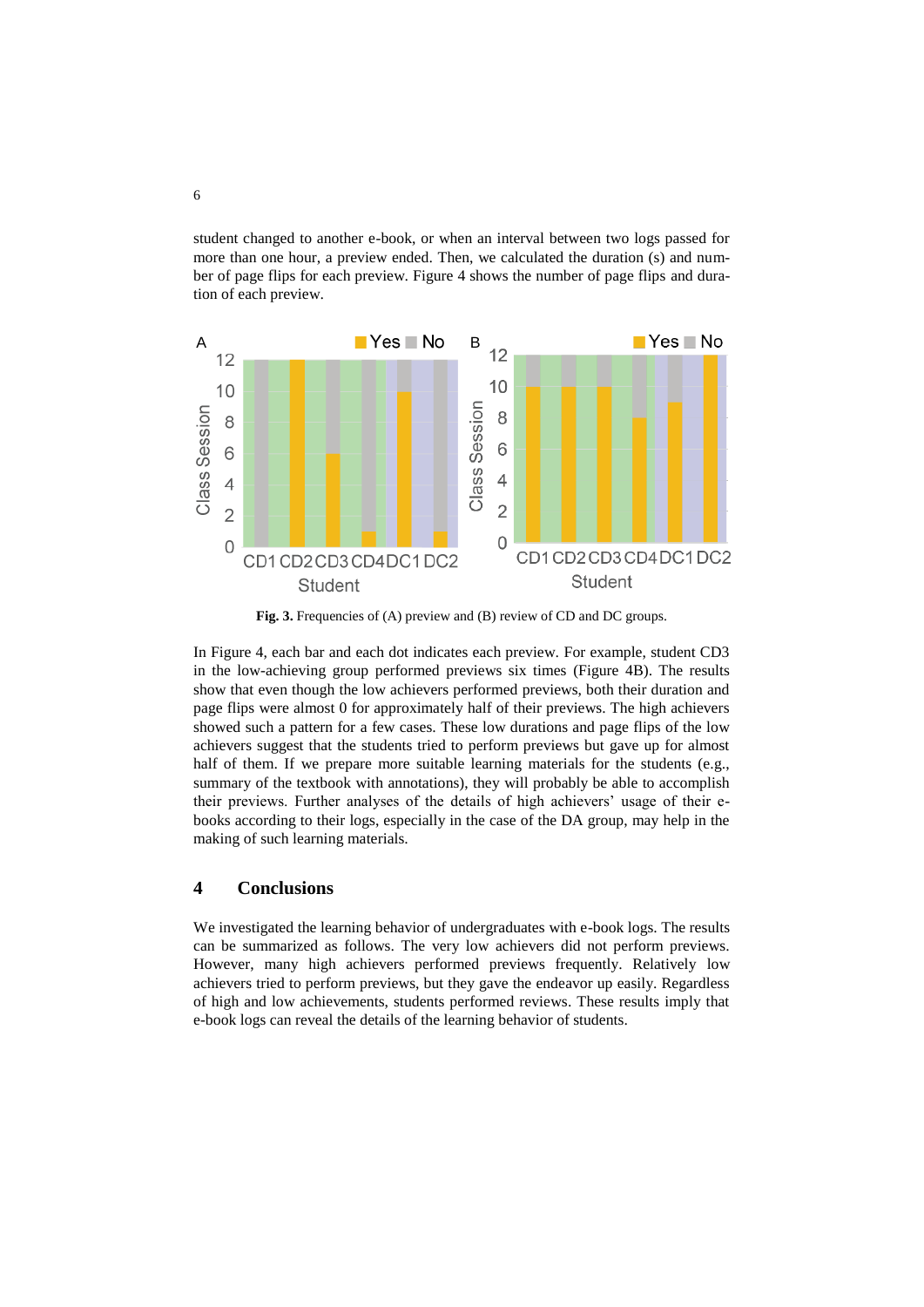

Fig. 5. Number of page flips and duration for each preview of the (A) high-achieving and (B) low-achieving groups. Each bar and each dot indicates each preview.

## **References**

- 1. Ausubel, D. P. (1960). The use of advance organizers in the learning and retention of meaningful verbal material. *Journal of Educational Psychology*, *51*(5), 267–272. doi:10.1037/h0046669
- 2. Bounie, D., Eang, B., Sirbu, M., & Waelbroeck, P. (2013). Superstars and outsiders in online markets: An empirical analysis of electronic books. *Electronic Commerce Research and Applications*, *12*, 52–59. doi:10.1016/j.elerap.2012.11.004
- 3. Daniel, D. B., & Willingham, D. T. (2012). Electronic textbooks: Why the rush? *Science*, *335*(6076), 1569–1571. doi:10.1126/science.335.6076.1569